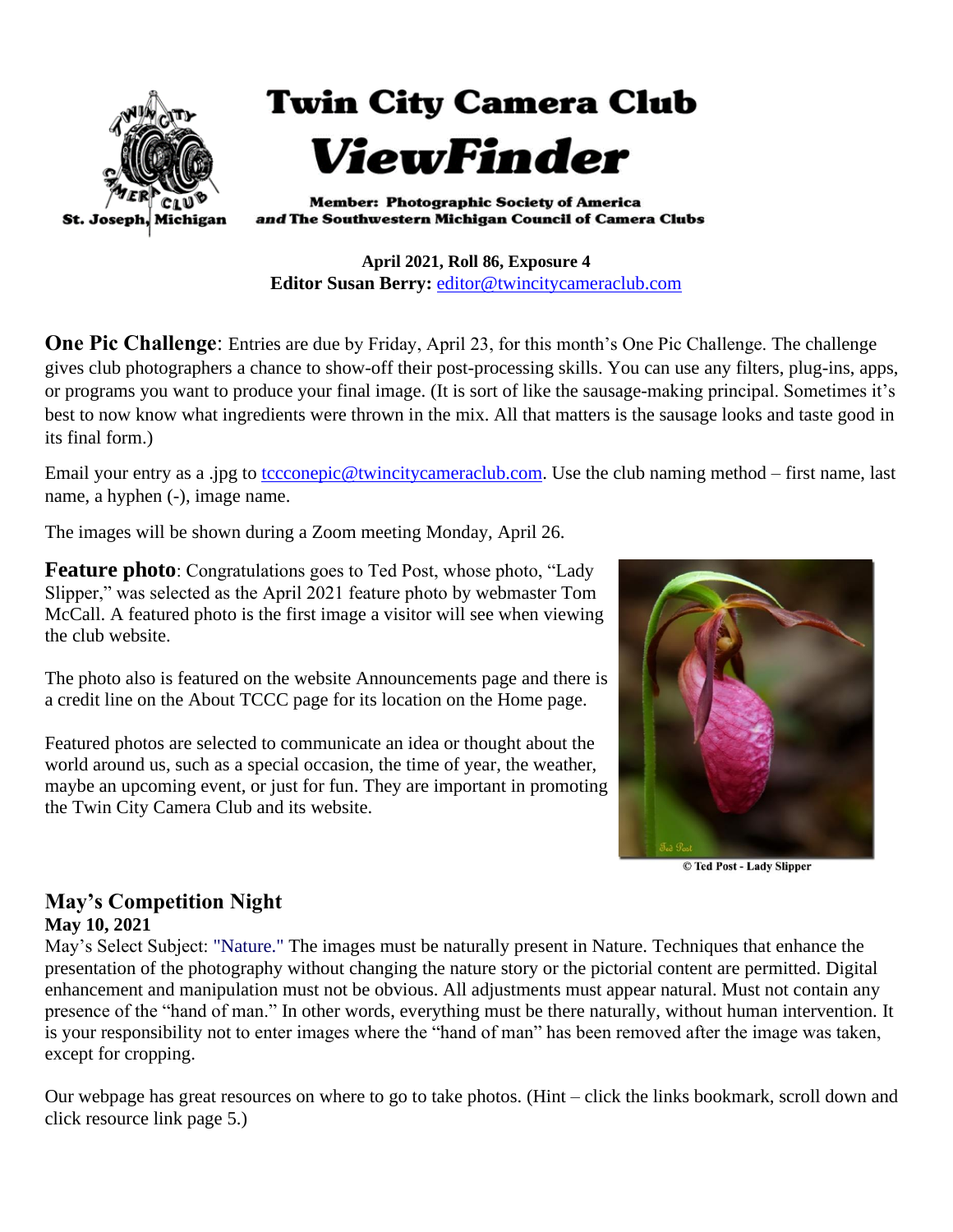## **Photo of the Month Winners**

#### **Black & White winner – Ken McKeown: "**All Empty"

Stop and smell the roses, so they say. Look for interesting subjects in your own back yard. While visiting the Antiques on the Bluff I found this interesting subject. The subject showed shapes, angles, leading lines, and patterns.

Photographed with a Canon 7D, 18 to 200mm lens. shot at /f22, ISO 400 at 100mm. Used Adobe Photoshop Elements to add contrast, Topaz to add sharpening, and Nix to convert to a B&W, and used the program of wet rocks.



© 2021 Ken McKeown - All Empty

#### **Color winner – Carol Reidsma:** "77 Monroe"

This picture was taken during a visit to downtown Grand Rapids. Beautiful February day. I liked the beautiful windows in the beautiful old building. Even though I was tempted to lay down on the sidewalk, I did not.

This was taken with a Canon 70D, ISO 100, f/6.3, 1/125 sec. Basic Lightroom processing with some light touchup in Photoshop.



© 2021 Carol Reidsma - 77 Monroe

**Tom McCall report:** Previous issues of the ViewFinder contained articles on workshops, contests, and other activities in which you could participate. It would be most helpful and greatly appreciated if you would take a few minutes to call or write me a brief note about your participation. Reviewing your responses will permit an evaluation of how well the ViewFinder is serving you. It is difficult to judge the effectiveness of the contents or know how it is being utilized without some form of feedback from you.

The intent and purpose of the ViewFinder are not only to inform, but also to notify, and to preserve TCCC's history. It should also stimulate your interest in photography and the club. **Tom McCall** 

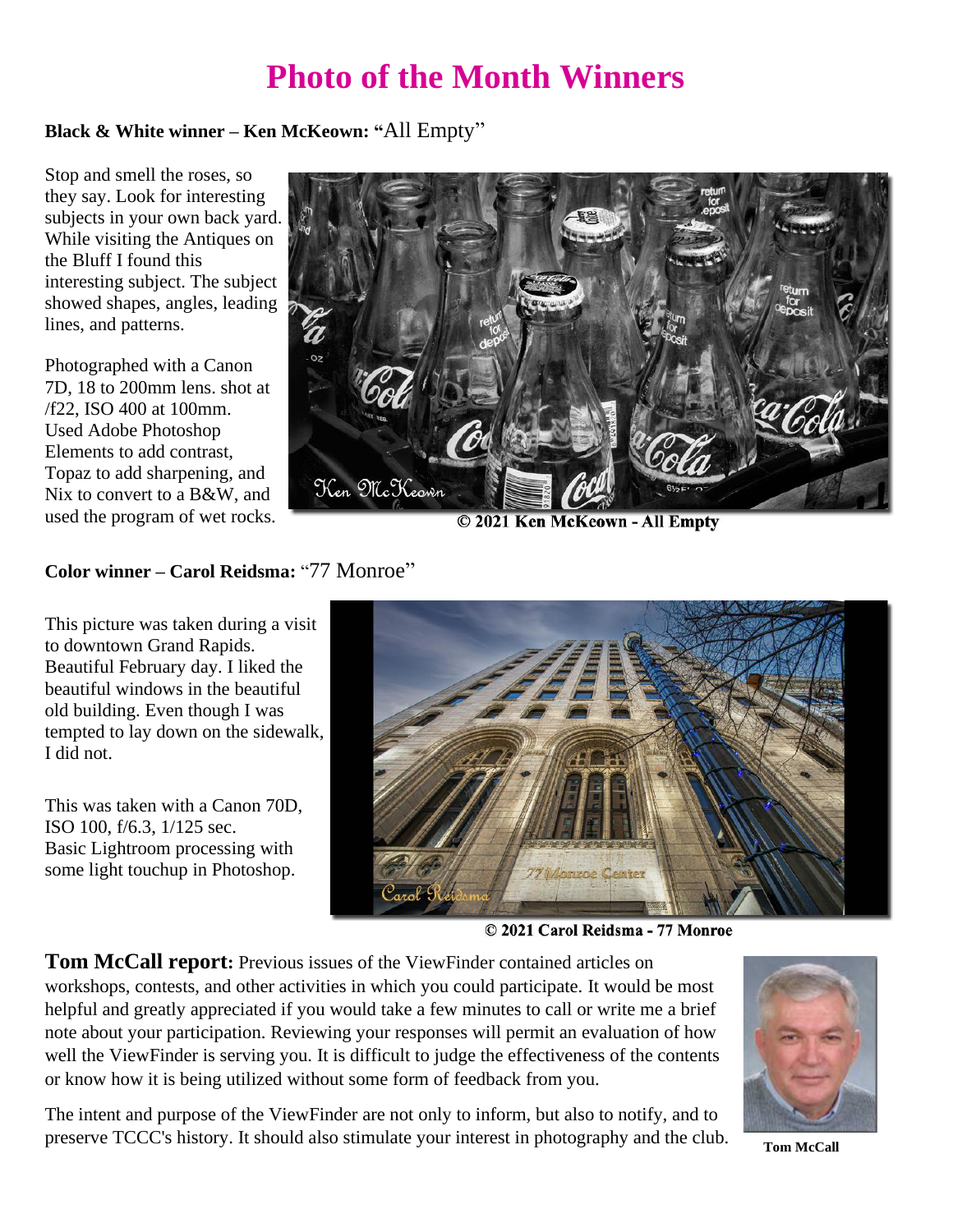We can all benefit from this exchange and with everyone's help, experience more of what is happening around us.

First, I would like everyone to join me in extending a warm welcome to Susan Berry, who has graciously accepted the position of ViewFinder editor. Welcome Sue, I look forward to working with you and learning more about having a woman's perspective on what should be in our newsletter. Send her your thoughts and ideas.

Special thanks to Ron DeKett, our retiring ViewFinder editor, who expertly handled the task for the past 3 1/2 years. Thanks, Ron, we all owe you one.

They say history repeats itself. I guess that's true in this case. In our annual business meeting in February 2020, Jake Toering offered a suggestion that we add a Double-A class for our competitions. This was taken up by the board and in October 2020, the creation of a Double-A class was approved.

In the March 1986 ViewFinder, a report on the annual business meeting had this interesting note. "Ron Bonczkowski suggested that the board look into the possible creation of a Double-A class for the monthly competition. This would include some of the top point competitors in class A." Great ideas from Ron and Jake, only took 34 years. :O)

Our competition judging using Zoom has been progressing well. Mostly minor problems of everyone getting used to how everything works. We've been fortunate to be able to continue our digital competitions and I believe the judges are enjoying being in their own homes.

That brings me to the next point. We are now able to use the Zoom meeting software to accomplish several different activities that bring us together as a group. We now do remote judging and review our monthly competitions. On April 26 we'll be doing a review of the latest One Pic Challenge. We've also held board meetings, Show and Share programs, and brought in speakers from around the country for educational programs.

How do you think it is going? What else can we do? We are always interested in learning about other activities and how we can use the technology to provide ways to keep our members interested and involved in the club.

In all the indications that I see, we are heading in the direction that this will be our main method to remain connected for many months to come. By using virtual meetings ( Zoom), our members and invited guests can participate in a face-to-face meeting experience online. It's the closest thing to being there...

As I've said before, it is more important than ever to help the members that are not able to participate, for whatever reason, if they have been unable to do so. We want you to know that this is something we are more than willing to try to do if you would only let us know what problems you are having and how we might be able to help. Please let one of us know or pick up the phone and call me, tell me what is or isn't happening, we want to help. Several of us have been helping each other out, researching inexpensive equipment, doing testing, and learning more about using Zoom. So, let us help you and we'll be able to see your smiling face again.

A couple of other notes. Ted Post switched our Facebook group back to being a private group in response to a new Facebook policy that would permit anyone from becoming a member of a public group without approval. There's more to it, but that's the main reason the board decided to reverse its decision making it public. We still want everyone to post your photos, we are enjoying seeing and learning more about them. Thank you.

**Thanks judges**: Thanks goes to the judges who contributed their time and expertise for judging the April competition. We greatly appreciate their time and expertise. The judges were:

- Katherine Kasischke, Art Educator retired
- Art Robertson, Photographer, Berrien Springs Camera Club
- Tim Langlois, Photographer, former president of TCCC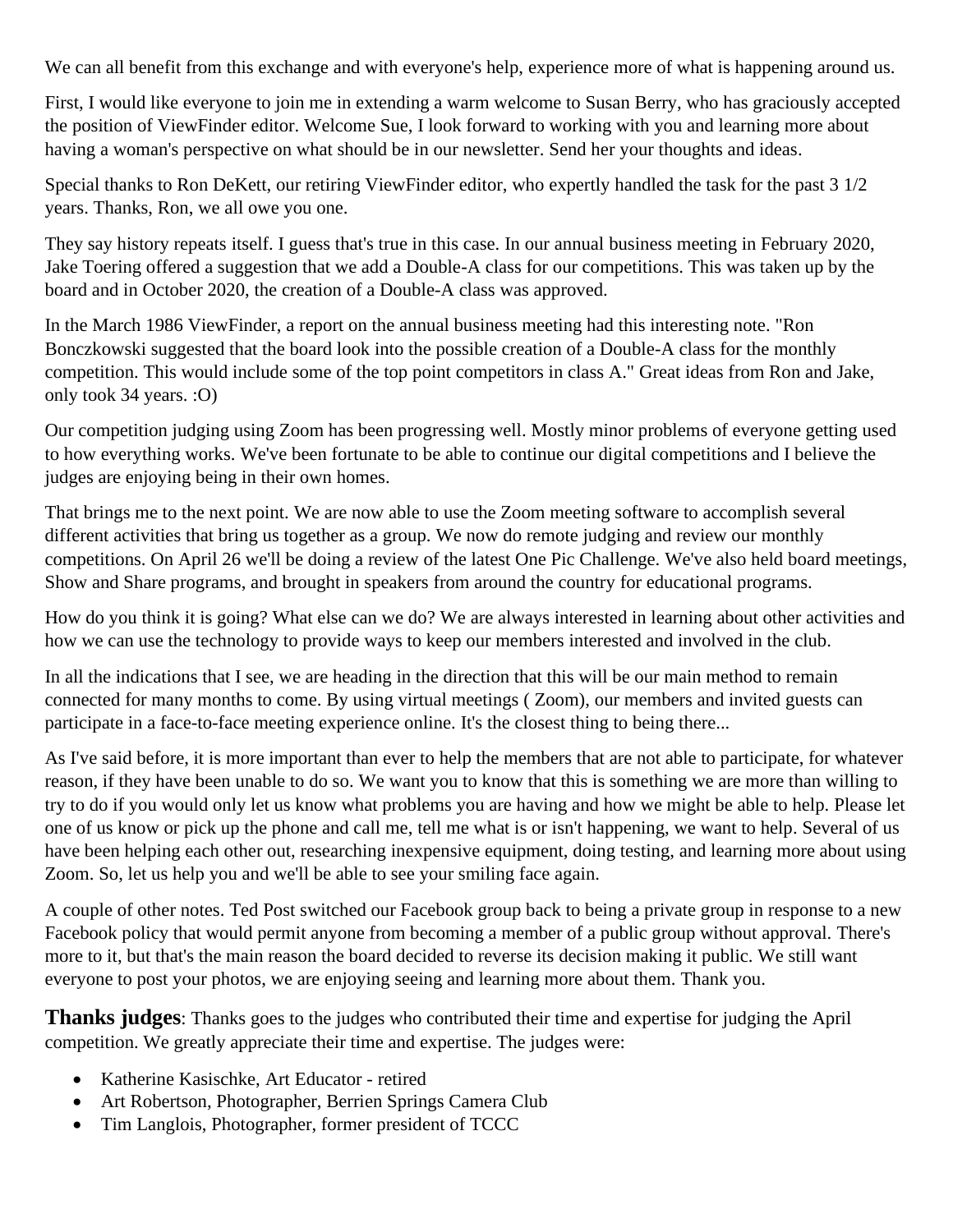**April POM**: Selections are open for the April Photo of the Month. The April Honors are on the Monthly Honors page on the TCCC website. Select one black & white and one color photo. Send your picks to POM@twincitycameraclub.com. The deadline is midnight, Friday, April 30. Your vote counts.

**Digital results**: The April digital results are posted in the Member's Only section.

**April Stats**: April statistics are posted on the TCCC website.

**April Honors**: Thank you goes to all the competitors for their efforts in preparing and submitting their entries for the April's competition. Congratulations go to club members whose entries were selected by judges as competition Honors. Twenty members submitted 137 entries – 82 in Select and 55 in Open – resulting in 94 Acceptances, 25 Honors, and 18 Rejects.

The competition has three categories – Class B, Class A and Class AA. Due to the pandemic, there were no print entries, only digital slides.

#### **Honors recipients were:**

**Class B Color** Marguerite Eichelberger - Butterfly Passion

#### **Class A B&W**

Bill Schalk - Black and White Bean Bill Schalk - Sand Dollar Pier Jake Toering - LDS Church John Kubicek - Reflecting Time John Kubicek - Street Rod Shines Leroy Patterson - Sandpiper

#### **Class A Color**

Bill Schalk - A Black Skimmer Bill Schalk - Cheap Sunglasses Bill Schalk - Lions Park Spray Bill Schalk - Sea Breeze Osprey John Kubicek - Milky Way Reflection John Witt - Remembrance Juanita Attard - Frank Lloyd Wright Bell Keith Sawyer - Red Wing Keith Sawyer – Trees Leroy Patterson - Porsche Sherry Saenz - A Place to Land

#### **Class AA B&W**

Dennis Hafer - Got You Cornered Dennis Hafer - One Summer Night Dennis Hafer - Windy City Windows Tom McCall - Crowning Achievement Tom McCall - New Arrival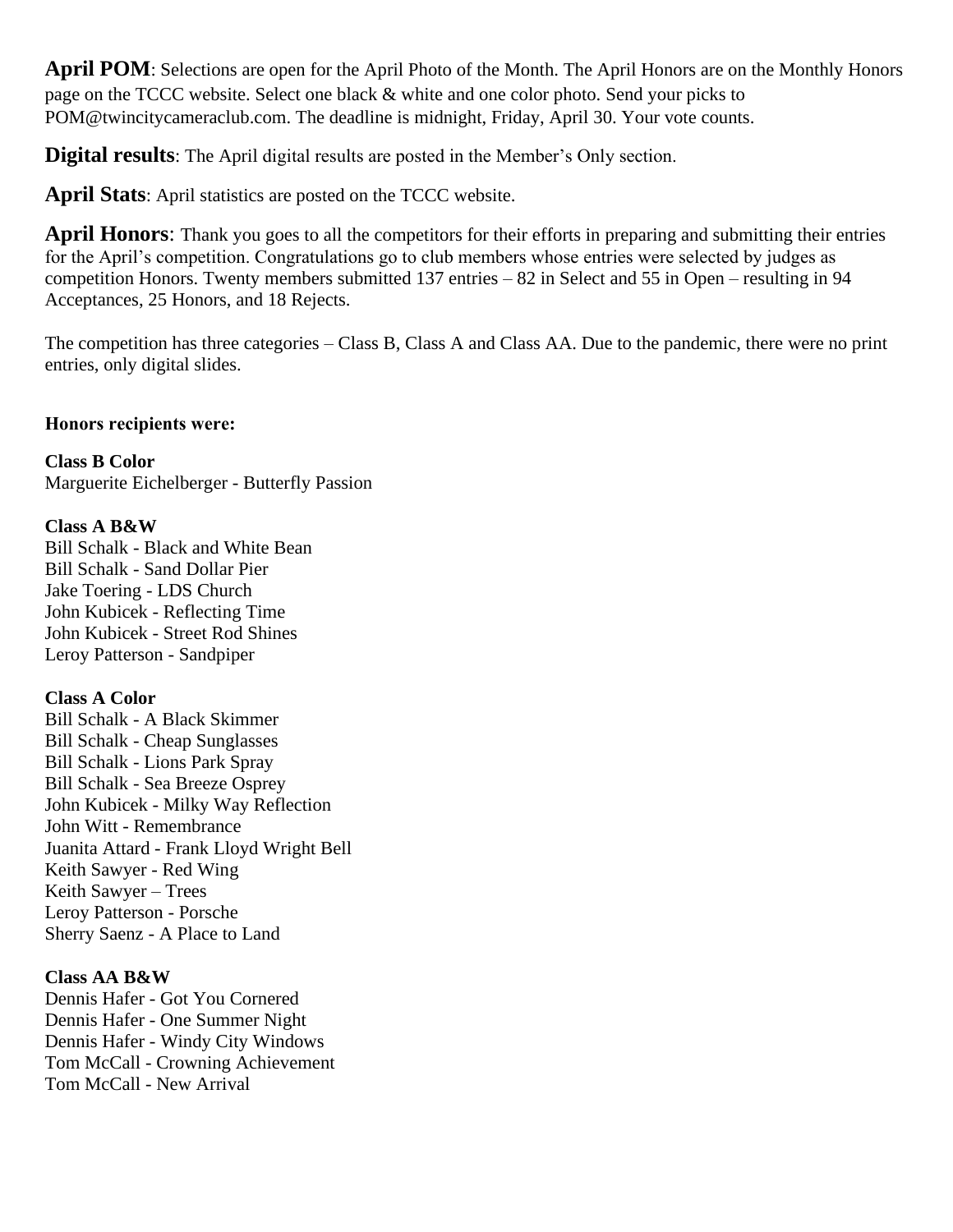**Class AA Color** Dennis Hafer - Pond Decor Ted Post - Maine Bridge

**Gary Hart:** Gary Hart made a great presentation – "Photographic Vision: learning to see the way the camera sees and how to take advantage of the difference between the camera's vision and your own" – on March 22 to the Twin City Camera Club. Gary has made his living as a technical writer and has been published in outdoor photographer magazine. He has been doing workshops for the past 15 years. His workshops include Yosemite, Grand Canon, Death Valley and Eastern Sierra, just to name a few.



**Gary Hart** 

Gary describes his philosophy this way: "Whether it's a career or a pastime, nature photography must be a source of pleasure. Of course, we all define

pleasure differently—for some it means simply recording our experience of nature, for others, it's capturing spectacular scenery in the best conditions regardless of the sacrifice. My goal is to portray nature in ways that haven't been seen before—I don't always succeed, but the challenge keeps me going."

He challenged photographers to examine their images and ask themselves, "Did it really look like that?" The answer is no, the camera's eye sees differently than our eyes.

Check out the Gary Hart Blog post, "Sunsets are Red Because the Sky is Blue." It contains some useful information that will have an impact on your photography. While you are on the site, check out the "Photo Tips" section for some more good stuff.

- Website: www.EloquentImages.com
- Blog: www.GaryHartBlog.com
- Instagram: https://www.instagram.com/garyhartphoto/(@garyhartphoto)
- Facebook:<https://www.facebook.com/GaryHartPhoto>

If missed Gary's program or want to see it again, email Ted Post.



**Mike Moats:** TCCC club members were fortunate to spend a Saturday afternoon April 3 via Zoom with Mike Moats who presented the program "The Properly Equipped Macro Photographer."

He is an international award-winning full-time pro macro photographer from Michigan. He is a Tamron Image Master, and his articles and images have been published in many photo magazines for more than 15 years. He has a Macro Photo Club online with over 2,000 members, from 18 countries. Mike teaches workshops and speaks at photo conferences throughout the US.

His topics included:

- Choosing the right lenses
- Short focal length
- Mid-range telephoto
- 1 to 1 range
- Depth of field

His presentation was recorded. Contact Ted Post if you didn't have a chance to see it, or if you want to see it again.